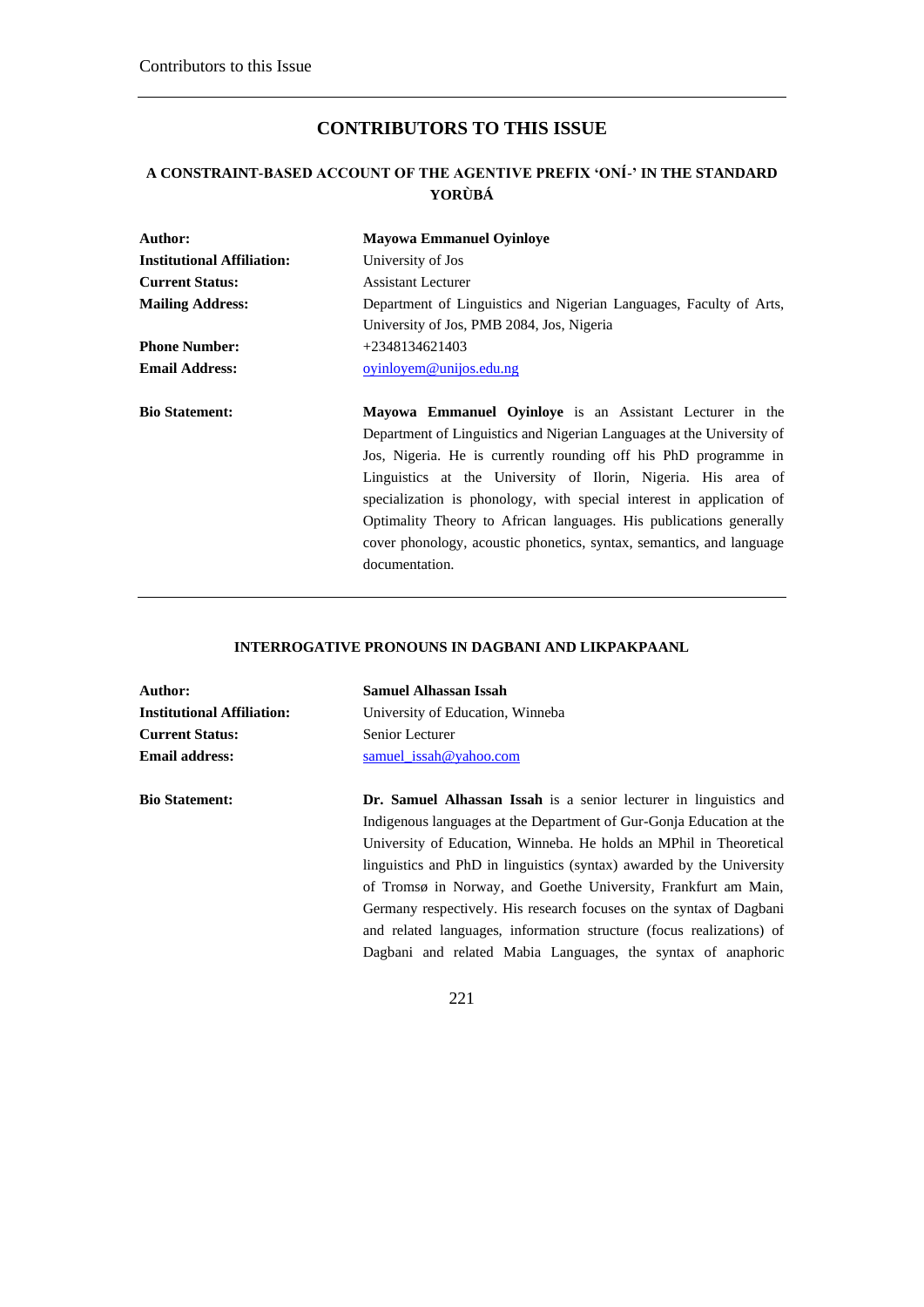elements, the expression of negation, the syntax of elliptical phenomena and minority languages revitalization.

| <b>Samuel Owoahene Acheampong</b>                                    |
|----------------------------------------------------------------------|
| St. Vincent College of Education, Yendi                              |
| Tutor                                                                |
| Samuel Owoahene Acheampong is a Tutor at the Languages               |
| Department of the St. Vincent College of Education, Yendi. He holds  |
| an MPhil in Applied Linguistics from the University of Education     |
| Winneba, and a first Degree in English awarded by the University of  |
| Cape Coast. He is currently a Doctoral Student in Linguistics at the |
| Goethe University, Frankfurt am Main, Germany. His research interest |
| is in the Syntax and Morphology with focus on Likpakpaanl and Gur    |
| (Mabia) languages.                                                   |
|                                                                      |

#### **INTERROGATIVE PRONOUNS IN DAGBANI AND LIKPAKPAANL**

| Author:                           | <b>John Odoom</b>                                                                                                                                                                                                                                                                                                                |
|-----------------------------------|----------------------------------------------------------------------------------------------------------------------------------------------------------------------------------------------------------------------------------------------------------------------------------------------------------------------------------|
| <b>Institutional Affiliation:</b> | University of Education, Winneba                                                                                                                                                                                                                                                                                                 |
| <b>Current Status:</b>            | Assistant Lecturer                                                                                                                                                                                                                                                                                                               |
| <b>Email address:</b>             | oklinsmann@yahoo.com                                                                                                                                                                                                                                                                                                             |
| <b>Bio Statement:</b>             | <b>John Odoom</b> is an Assistant Lecturer in the Department of Akan-<br>Nzema Education, University of Education, Winneba. He holds MPhil<br>in Ghanaian Language Studies (Akan) from University of Education,<br>Winneba. His areas of interest include phonetics, phonology,<br>morphology, syntax, language and linguistics. |
| Author:                           | Kwasi Adomako                                                                                                                                                                                                                                                                                                                    |
| <b>Institutional Affiliation:</b> | University of Education, Winneba                                                                                                                                                                                                                                                                                                 |
| <b>Current Status:</b>            | Senior Lecturer                                                                                                                                                                                                                                                                                                                  |
| Email address:                    | knyantakyi78@gmail.com                                                                                                                                                                                                                                                                                                           |
| <b>Bio Statement:</b>             | <b>Kwasi Adomako</b> is a Senior Lecturer in the Department of Akan-<br>Nzema Education, College of Languages Education, University of                                                                                                                                                                                           |

222

Education, Winneba, Ghana. He holds PhD in Linguistics from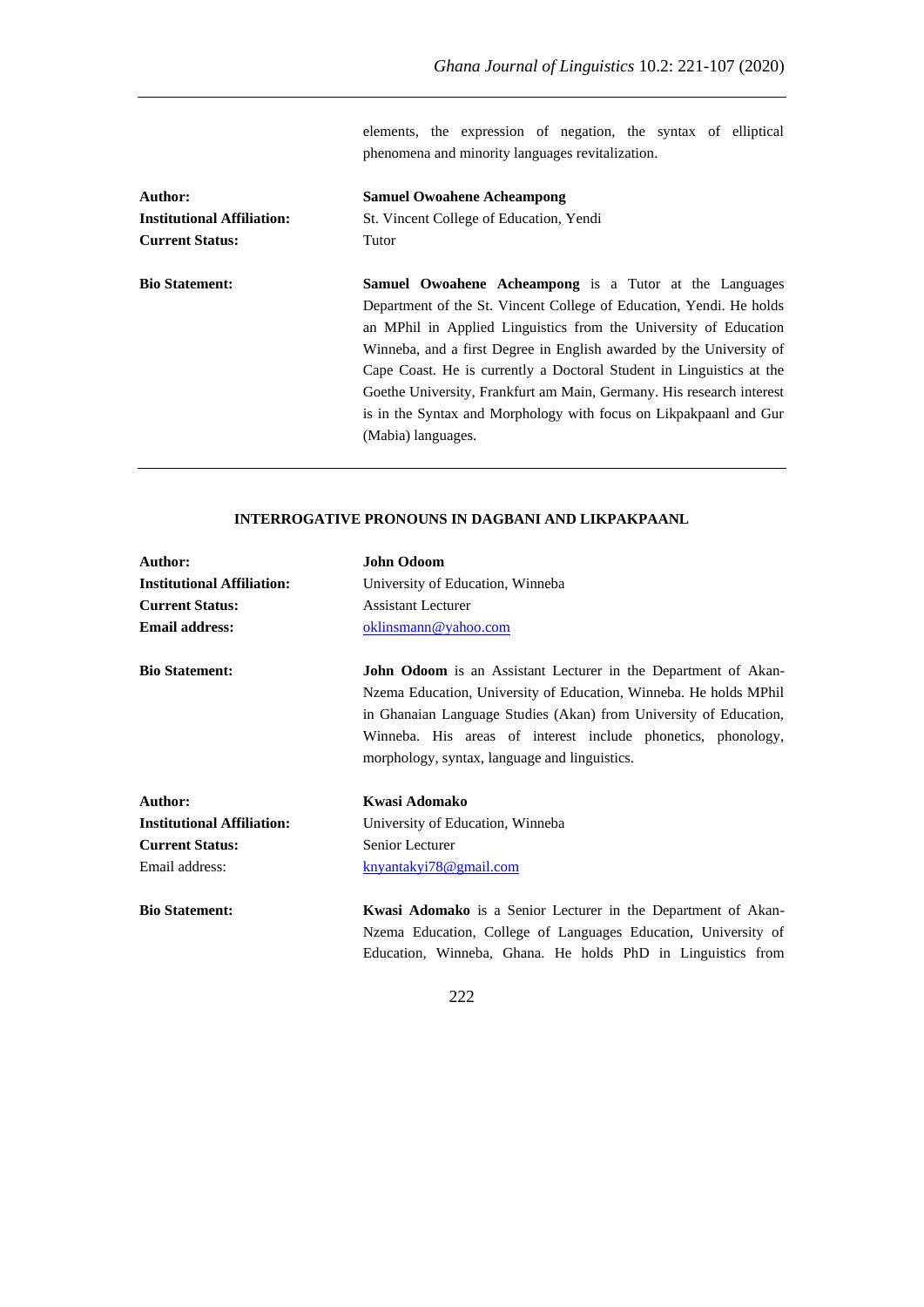University of Ghana, Legon and MPhil in Theoretical Linguistics from the University of Tromsø, Norway. His research interests include loanword phonology, reduplication, Akan morphology, language games, and language use in the media.

(Student) Pidgin and Ghanaian English, with specific focus on the

sociolinguistic context(s) within which the languages are used.

#### **THE INFLUENCE OF AMERICAN AND BRITISH ENGLISHES ON GHANAIAN ENGLISH: A CORPUS-BASED STUDY OF SOME SELECTED VERB FORMS AND MODALS**

| Author:                           | Kwaku Owusu Afriyie Osei-Tutu                                            |
|-----------------------------------|--------------------------------------------------------------------------|
| <b>Institutional Affiliation:</b> | University of Ghana, Legon                                               |
| <b>Current Status:</b>            | <b>Faculty Member</b>                                                    |
| <b>Mailing address:</b>           | Department of English, P. O. Box LG 129, Accra                           |
| <b>Phone number:</b>              | $+233203270758/+233559662616$                                            |
| <b>Email address:</b>             | koaosei-tutu@ug.edu.gh                                                   |
| <b>Bio Statement:</b>             | <b>Dr. Kwaku O. A. Osei-Tutu</b> is currently a member of faculty in the |
|                                   | department of English at the University of Ghana, Legon, where, in       |
|                                   | addition to his teaching duties, he conducts research on Ghanaian        |

#### **CONCEALMENT IN POLICE-SUSPECT INTERACTION IN IBADAN, NIGERIA**

| Author:                           | <b>Temidavo Akinrinlola</b>                                                |
|-----------------------------------|----------------------------------------------------------------------------|
| <b>Institutional Affiliation:</b> | <b>McPherson University</b>                                                |
| <b>Current Status:</b>            | Lecturer                                                                   |
| <b>Mailing Address:</b>           | Department of English Studies                                              |
|                                   | McPherson University,                                                      |
|                                   | Seriki-Sotayo, Ogun State                                                  |
| <b>Email address:</b>             | akinrinlolatemidayo@yahoo.com                                              |
| <b>Bio Statement:</b>             | <b>Temidayo Akinriniola</b> lectures in the Department of English Studies, |
|                                   | McPherson University, Seriki Sotayo, Ogun State, Nigeria. He teaches       |
|                                   | courses in Forensic Discourse Studies, Pragmatics, Discourse               |
|                                   | Analysis, Applied Linguistics and Text Linguistics. He explores the        |
|                                   | contextual dynamics of linguistic resources in police-suspect              |
|                                   | interaction, a slant of Forensic Discourse. He has published extensively   |
|                                   | in reputable local and international journals.                             |
|                                   |                                                                            |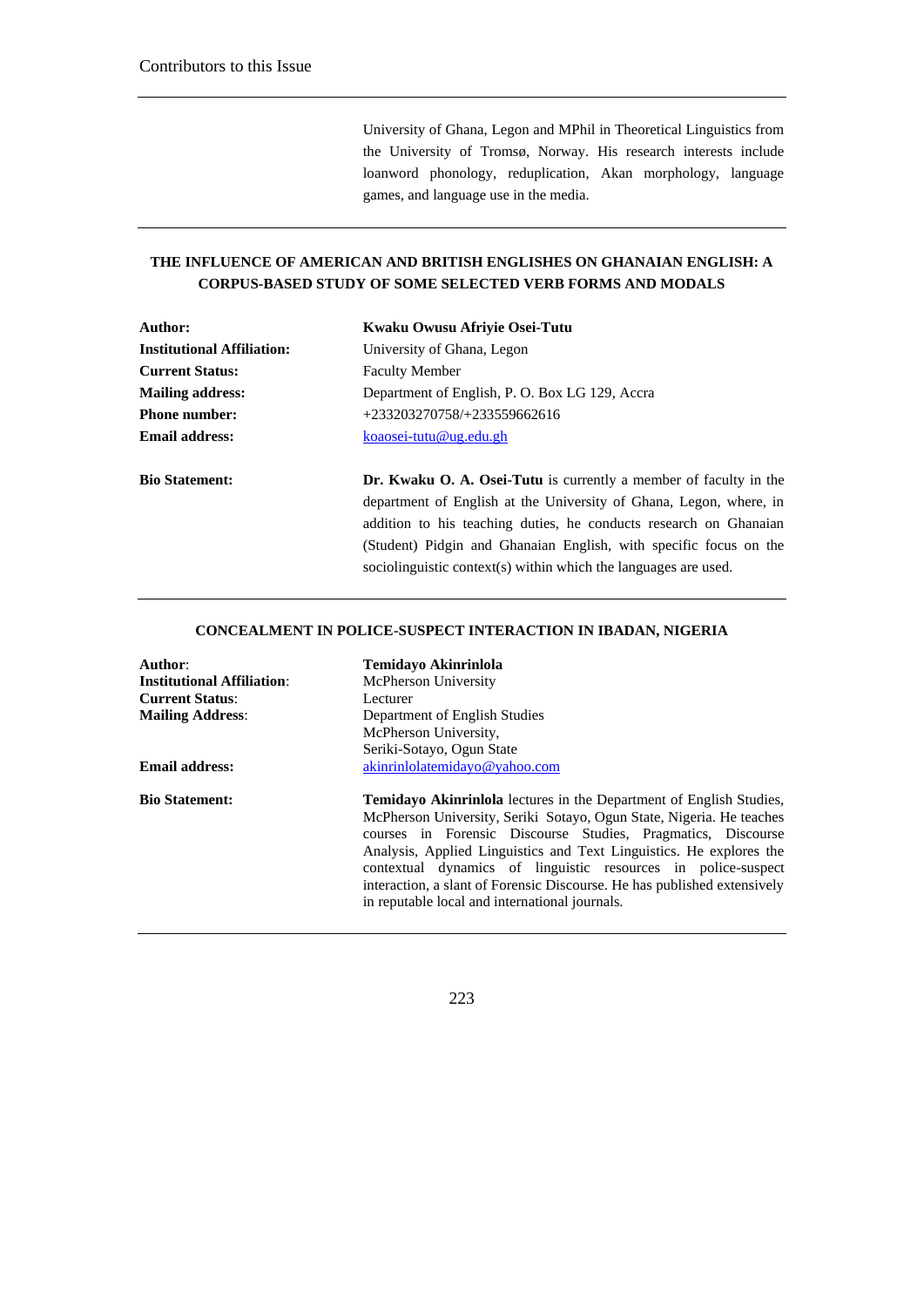## **LANGUAGE AND ETHNIC SENTIMENTS IN NIGERIA: EVIDENCE FROM FACEBOOK COMMENTS**

| Joshua Sunday Ayantayo                                                                                                                                                                                                                                                                                                                   |
|------------------------------------------------------------------------------------------------------------------------------------------------------------------------------------------------------------------------------------------------------------------------------------------------------------------------------------------|
| University of Ghana                                                                                                                                                                                                                                                                                                                      |
| Ph.D. Candidate                                                                                                                                                                                                                                                                                                                          |
| Department of General Studies                                                                                                                                                                                                                                                                                                            |
| Federal College of Agriculture, Akure                                                                                                                                                                                                                                                                                                    |
| sundayantayo@gmail.com                                                                                                                                                                                                                                                                                                                   |
| <b>Joshua Sunday Ayantayo</b> teaches English and Communication in the<br>General Studies Department of the Federal College of Agriculture<br>Akure, Nigeria. His area of interests include; (Social) Media<br>Discourse, Pragmatics, Language Documentation and Sociolinguistics.<br>He is a PhD candidate at the University of Ibadan. |
|                                                                                                                                                                                                                                                                                                                                          |

#### **NOUN MODIFICATION IN SHINYIHA**

| Author:                           | <b>Devet Goodness</b>                                                 |
|-----------------------------------|-----------------------------------------------------------------------|
| <b>Institutional Affiliation:</b> | University of Dar es Salaam                                           |
| <b>Current Status:</b>            | Senior Lecturer                                                       |
| <b>Mailing Address:</b>           | P.O. Box 2329, Dar es Salaam, Tanzania                                |
| <b>Phone Number:</b>              | $+255713502078$                                                       |
| <b>Email Address:</b>             | devetgoodness@vahoo.co.uk                                             |
|                                   |                                                                       |
| <b>Bio Statement:</b>             | <b>Dr.</b> Devet Goodness is a Senior Lecturer in the Department of   |
|                                   | Languages and Literature at Dar es Salaam University College of       |
|                                   | Education (DUCE), a constituent college of the University of Dar es   |
|                                   | Salaam. He is a holder of BA (Education) majoring in Education and    |
|                                   | Linguistics, (University of Dar es Salaam), MSC (English Teaching),   |
|                                   | Aston University; MA (Linguistics), University of Dar es Salaam, PhD  |
|                                   | (Linguistics) University of Dar es Salaam. His research interests are |
|                                   | Bantu linguistics, morphology, morphosyntax, phonology and            |
|                                   | pragmatics/semantics. He has attended conferences at the local and    |
|                                   | international levels.                                                 |
|                                   |                                                                       |